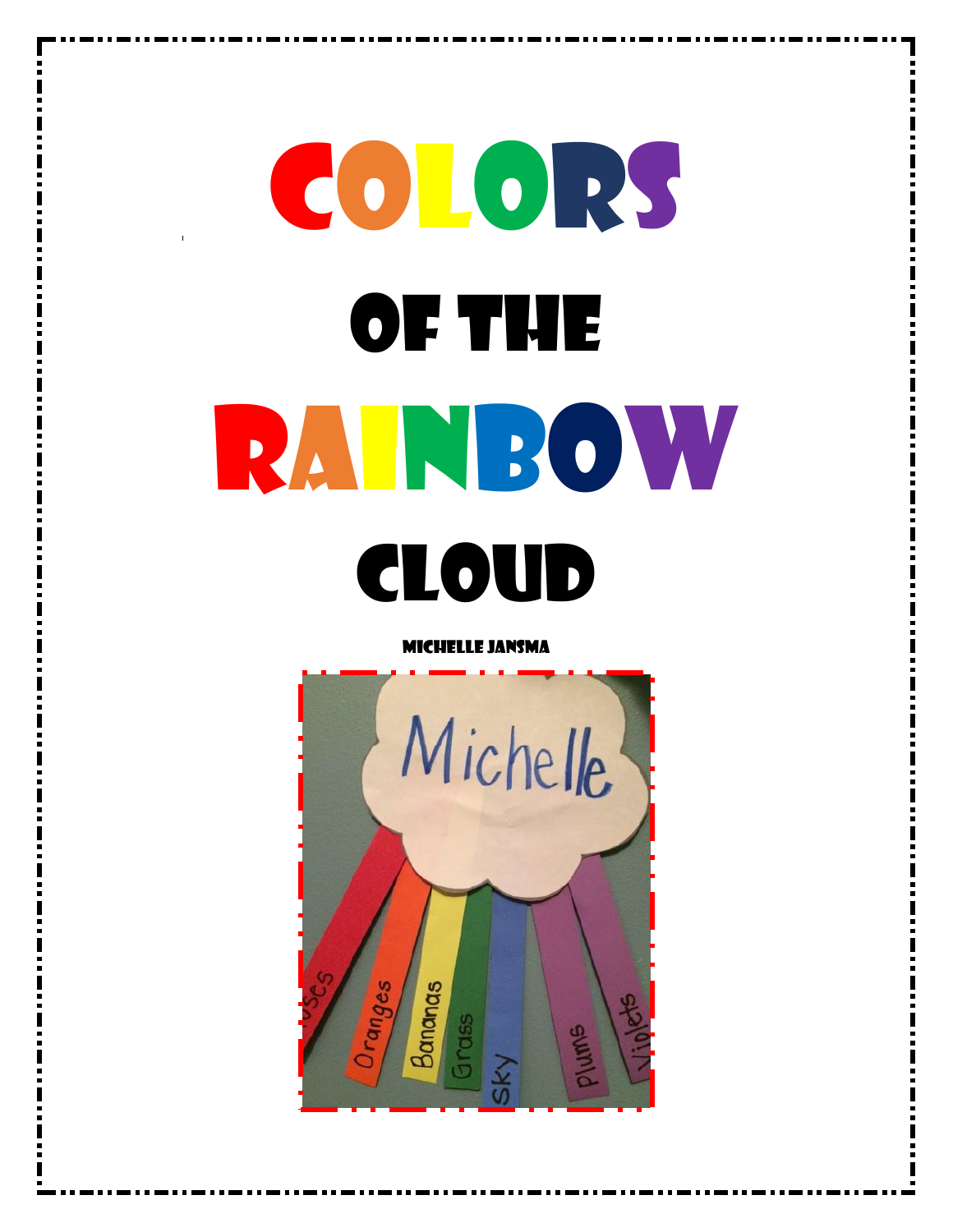This is a cute craft to do in the spring, but any time of year will do because, really, when don't we love rainbows and colors? Am I right?!

# Gather:

Construction Paper in White & Rainbow Colors (\*Note that in my example I did not have a shade of paper that actually matched "Indigo".)

### **Scissors**

### Paper chopper (optional)

**Markers** 

Pencil

Glue Stick

## Preparation:

At the end of this packet is a template you can use for your cloud. Either print it out and use it on copy paper, or for more stability, trace onto white construction paper.

Chop one 1-inch strip for each color of the rainbow

Now you're ready for the kids to take over!

# Getting Started:

Brainstorm with your child/students about objects for each color of the rainbow. Red could have tomatoes, roses, and firetrucks, etc. Yellow could be lemons, sun, pencils, etc. Once your list is complete for the entire rainbow, have your child/students pick one object for each color.

Write that word on its matching strip. (I always had my students write in pencil *before* tracing in a black "fancy flair" pen/marker). Also, have them write the words toward the bottom so that the cloud won't cover their letters!

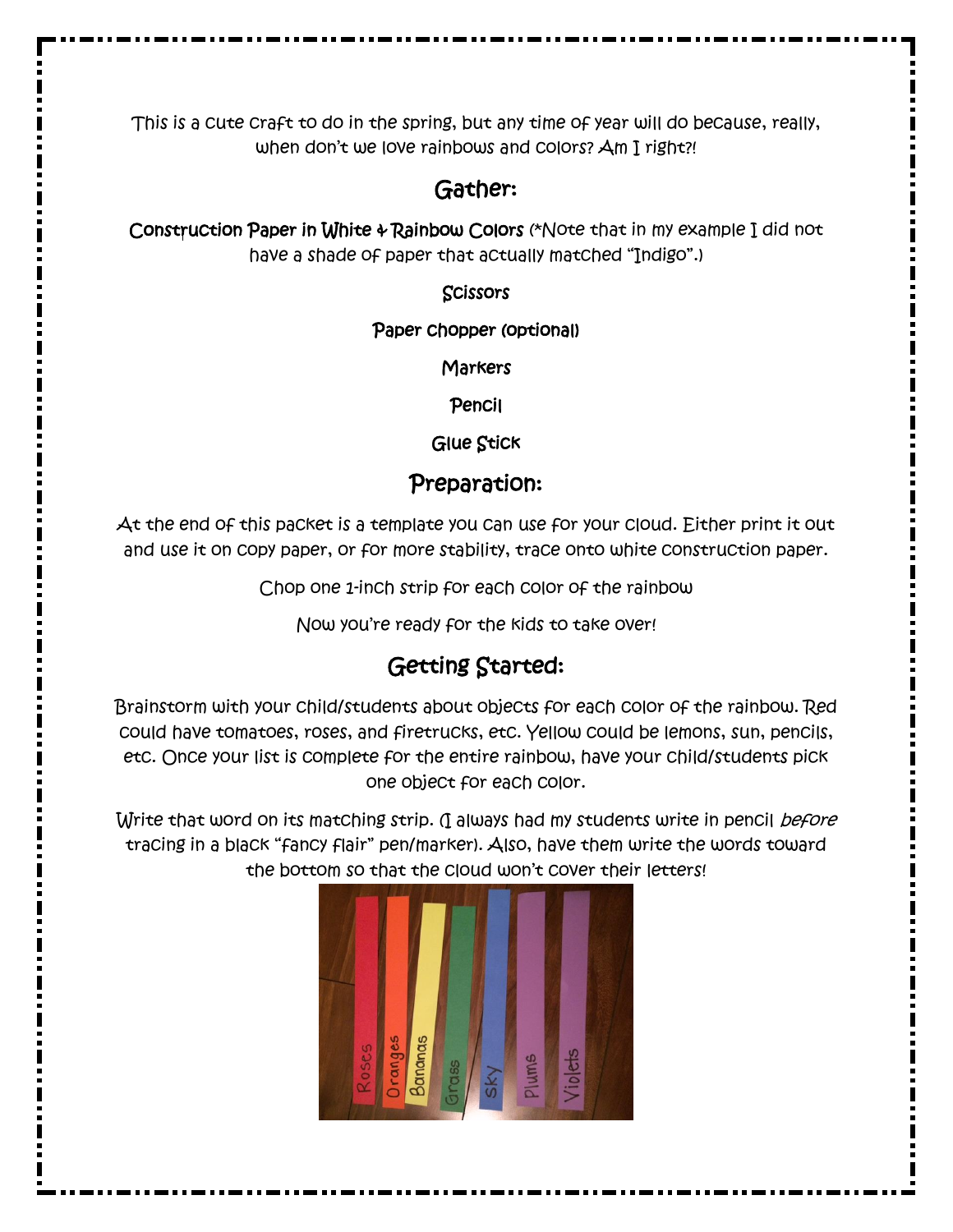Next, cut out the cloud and have your child/students write their name in any color they want.





Making sure the strips are in rainbow order, tilt them so that the tops "gather" together. Hold the cloud above it to make sure it will fit.



Take the glue stick and rub glue across the top of each strip.



Press the cloud down across the colored strips. You're done!